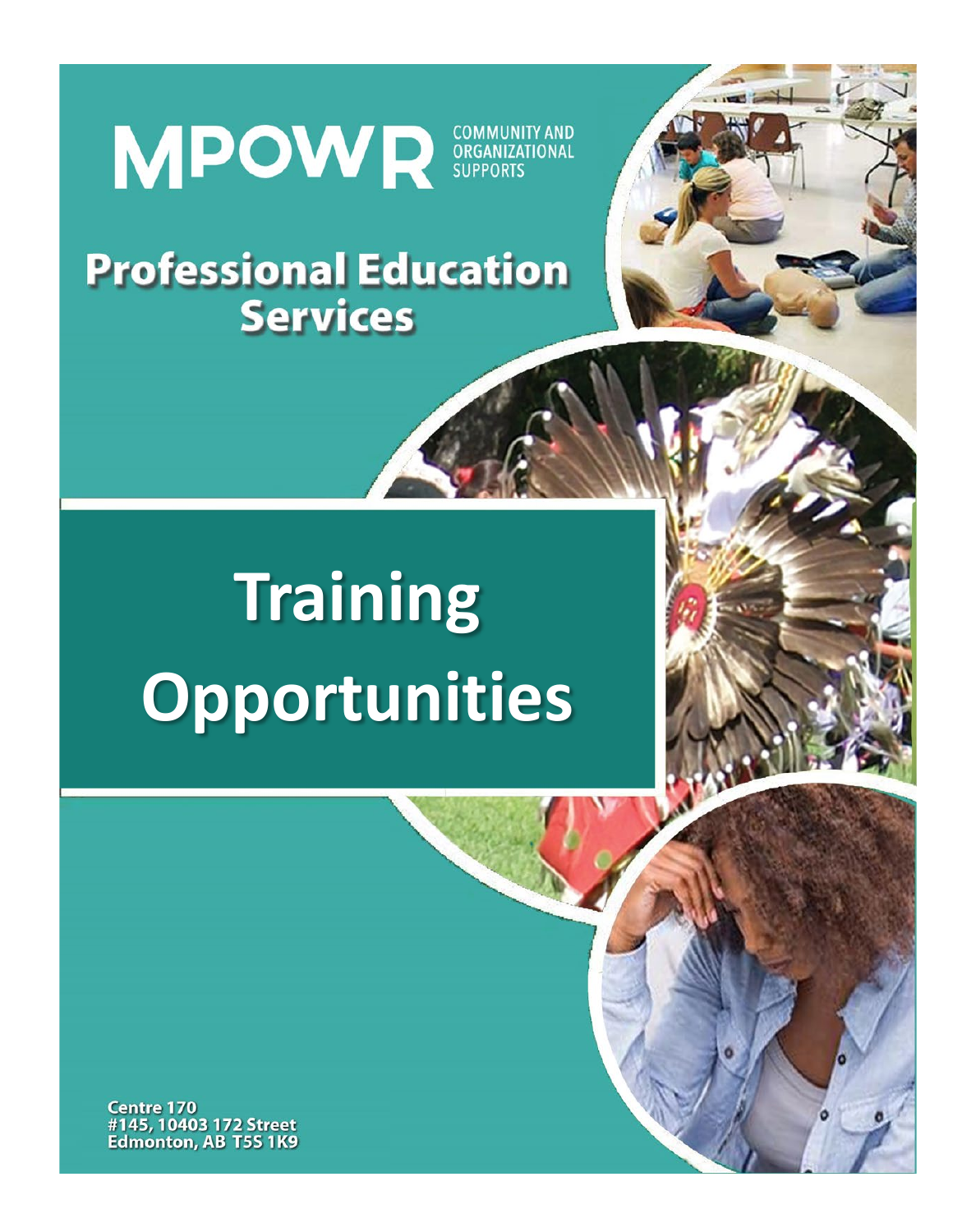# **Table of Contents**

We are proud to be accredited through The Canadian Accreditation Council of Human Services (CAC) and to offer the following training that meet and exceed the minimum standards set at by the CAC.

\*Courses required by CAC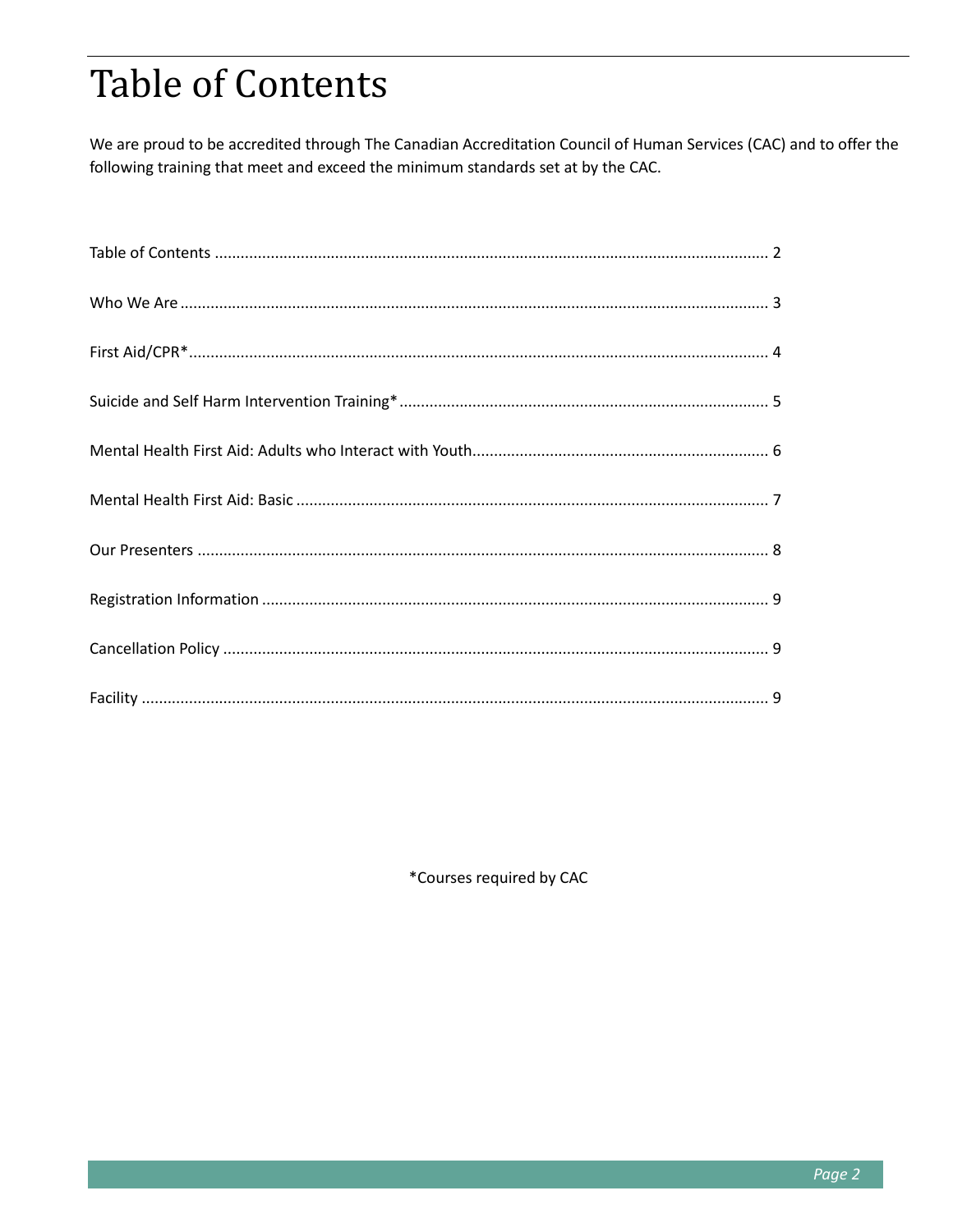# Who We Are

Professional Educational Services (PES) is a department of MpowR Community and Organizational Supports, providing training opportunities for agencies and schools working with emotionally and behaviourally challenging children and youth. Our programs meet, or exceed the standard training requirements as established by the Canadian Accreditation Council of Human Services (CAC).

Courses are taught by skilled facilitators with expertise in their particular field. Through extensive education, training and personal experience, our facilitators have developed programs sure to fulfill your needs.

Group training rates are available for those interested in booking sessions for their organization. If there is a workshop you are looking for that isn't on our training list, please let us know and we can work together to develop it.

If you have questions or would like further information about our programs, please call or email our office at: **780-440-2390 (ext. 0)** or via email at **[pes@mpowrsupports.org](mailto:pes@mpowrsupports.org)**.

These opportunities are for those who would like to make a positive impact working with children, adolescents and families struggling with emotional, social, psychiatric and/or behavioural problems. These workshops are intended for participants who are new to the field, or have experience and are wanting to build on their existing knowledge and experience base.

They are a must have for parents, teachers, social workers, foster parents, nurses, probation officers, child and youth care workers, psychologists and any others in the human service field.

We look forward to seeing you in our workshops.

#### **We are located at:**

**Centre 170 Suite 145, 10403 – 172 St. NW Edmonton, Alberta T5S 1K9**

**Ph: 780-440-2390 Fax: 780-469-1650 Website: www.upcs.org**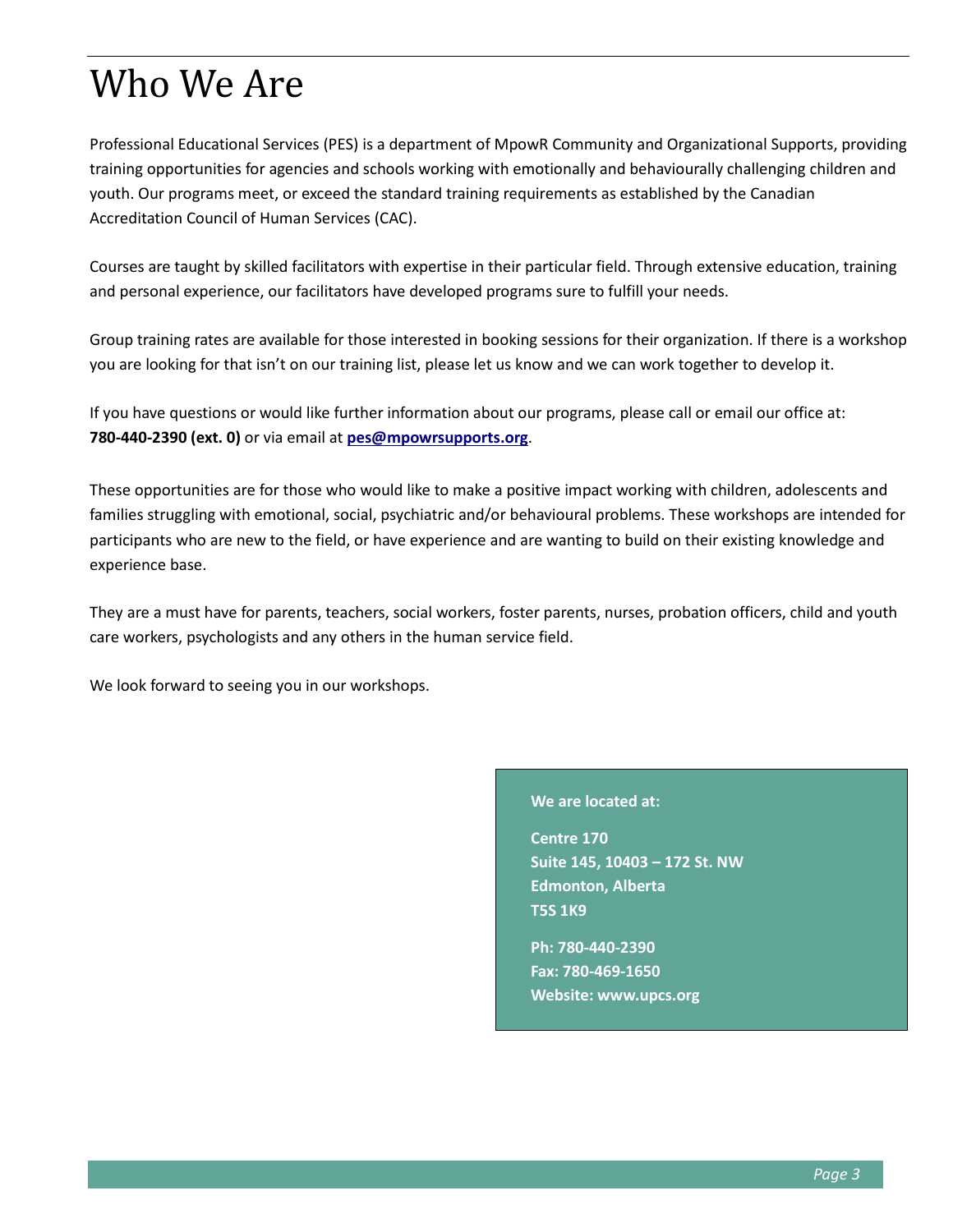### Heart & Stroke Foundation First Aid/CPR—Level C



### Standard First Aid CPR and AED Level C

The Standard First Aid CPR and AED Level C course contains up-to-date content and science from the Guidelines for First Aid and CPR. In this course, you will learn the essential skills of patient care to protect and support the life of a suddenly ill or injured person until emergency medical services arrive. Instruction will cover first aid skills such as those that help in the control of bleeding, shock management, stabilizing fractures and dislocations.

### Target Group

This course is intended for the general public.

### Standard First Aid CPR AED Level C Content

- $\boxtimes$  Emergency Scene Management
- $\boxtimes$  Shock, Fainting and Unconsciousness
- $\boxtimes$  Bleeding and Wounds
- $\boxtimes$  Asthma and Allergies
- $\boxtimes$  Head, Spinal and Pelvic Injuries
- $\nabla$  Diabetic Emergencies
- $\nabla$  Seizures
- $\boxtimes$  Respiratory and Cardiovascular Emergencies
- $\boxtimes$  Burns
- $\boxtimes$  Child/Infant CPR and Choking
- $\boxtimes$  Secondary Survey
- $\boxtimes$  Bone, Joint and Muscle Injury
- $\boxtimes$  Poisoning
- $\boxtimes$  Eye Injuries
- $\boxtimes$  Chest Injuries
- $\boxtimes$  Environmental Illness & Injuries
- $\boxtimes$  Lifts and Carries
- $\boxtimes$  Multiple Casualty Management

### **Approximate Course Length:** 16 Hours (2 days) **Certification Length:** 3 years

**Course Length:** 16 hours **Location:** Centre 170, Suite145, 10403 – 172 Street, Edmonton, AB T5S 1K9

> [Register online](http://upcs.org/services/professional-training-services/) for our workshops and you will receive a confirmation reply with more details and payment method (if applicable).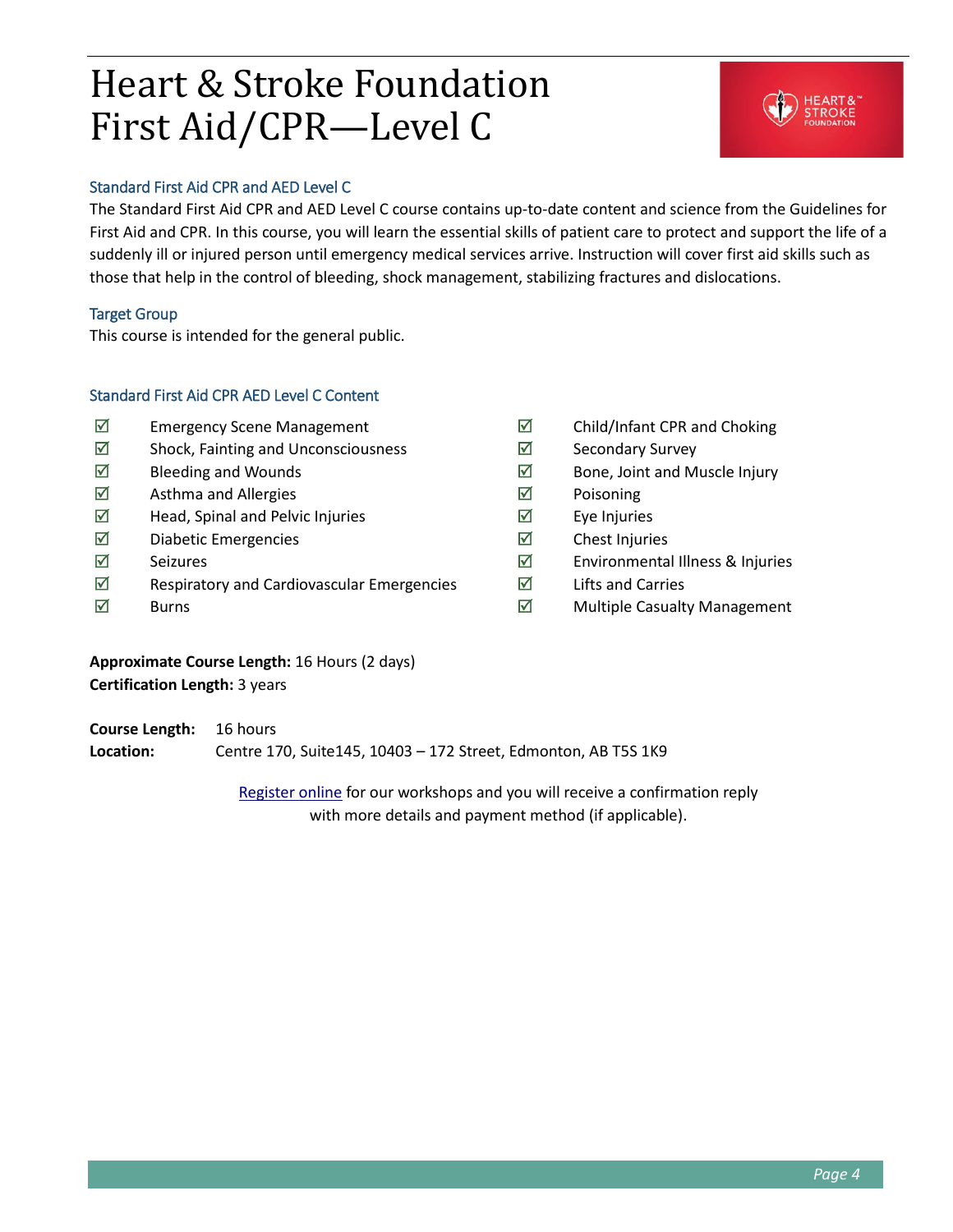# Suicide and Self Harm Intervention Training

### Intended Audience:

This workshop is for teachers, educational assistants, social workers, child and youth care workers, child protection staff, nurses, mental health workers, probation officers, family support workers, career counselors, addictions counselors, foster parents, policing and security personnel. Everyone is welcome, whether your interest is casual or professional. Once the workshop is completed, a one day recertification is required every 3 years prior to the expiry date on the previous certificate.

### Learning Objectives:

- $\boxtimes$  To recognize that persons at risk are affected by personal and societal attitudes about suicide.
- $\boxtimes$  To recognize behaviours or behavioural patterns indicating self-harm.
- $\boxtimes$  To understand the "Duty of Care" issues when dealing with self-harm.
- $\boxtimes$  To understand the documentation required for suicide/self-harm.
- $\triangledown$  To identify factors that indicate the risk of suicide.
- $\triangledown$  To understand how to discuss suicide with a person at risk.
- $\boxtimes$  To demonstrate the skills required to intervene with a person at risk of suicide/self-harm.
- $\boxtimes$  To identify the resources, including themselves, available to a person at risk of suicide/self-harm.
- $\boxtimes$  To gain commitment to help coordinate social support resources for persons at risk of suicide.

**Course Length:** 8 hours **Location:** Centre 170, Suite145, 10403 – 172 Street, Edmonton, AB T5S 1K9

> [Register online](http://upcs.org/services/professional-training-services/) for our workshops and you will receive a confirmation reply with more details and payment method (if applicable).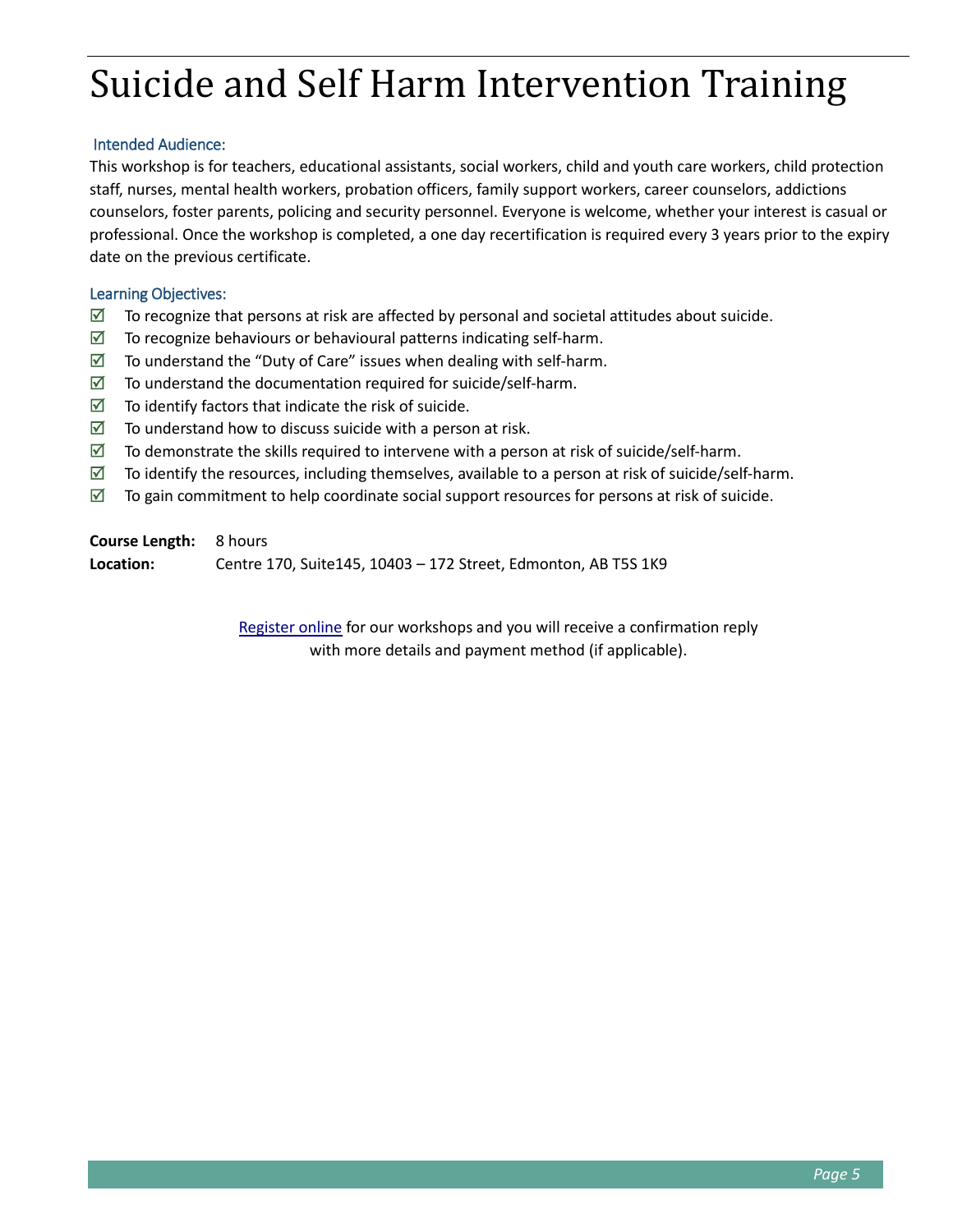### Mental Health First Aid: Adults Who Interact with Youth

### About the course:

*MHFA Canada: Adults Who Interact with Youth* focuses on mental health problems and first aid for youth ages 12 to 24. Mental health problems often first develop during adolescence or early adulthood, with half of all mental disorders beginning by age 14, and 75 per cent beginning by age 24. *MHFA Canada: Adults Who Interact with Youth*  has been reviewed by Canadian experts and provides guidelines for giving first aid. MHFA Canada encourages first aiders to take additional training in suicide prevention, physical first aid and dealing with substance-related problems.

### Intended Audience:

This workshop is for child and youth care workers, social workers, teachers, educational assistants, parents, nurses, health care aides, probation offices, police officers, family support workers, and anyone who may have an interest or stake in effecting change in addressing Mental Health problems.

### Content:

*Mental Health First Aid: Adults Who Interact with Youth* (aged 12-24) is a 14-hour course.

| The following mental disorders will be<br>discussed: |                                      | Crisis first aid skills are learned for the following<br>situations: |  |
|------------------------------------------------------|--------------------------------------|----------------------------------------------------------------------|--|
| ⊠                                                    | Substance related disorders          | Substance overdose<br>$\overline{\mathsf{v}}$                        |  |
| ∣⊠                                                   | Mood related disorders               | Suicidal behaviour<br>М                                              |  |
|                                                      | Anxiety and trauma related disorders | Panic attack<br>⋈                                                    |  |
| ⊠                                                    | Psychotic disorders                  | Acute stress reaction<br>⋈                                           |  |
| ⊠                                                    | Eating disorders                     | Psychotic episode<br>☑                                               |  |
| ⊠                                                    | Deliberate self-injury               |                                                                      |  |
|                                                      |                                      |                                                                      |  |

Participants must attend both days in full in order to receive credit for the course.

|           | <b>Course Length:</b> 14 hours (2 days)                         |
|-----------|-----------------------------------------------------------------|
| Location: | Centre 170, Suite 145, 10403 - 172 Street, Edmonton, AB T5S 1K9 |

[Register online](http://upcs.org/services/professional-training-services/) for our workshops and you will receive a confirmation reply with more details and payment method (if applicable).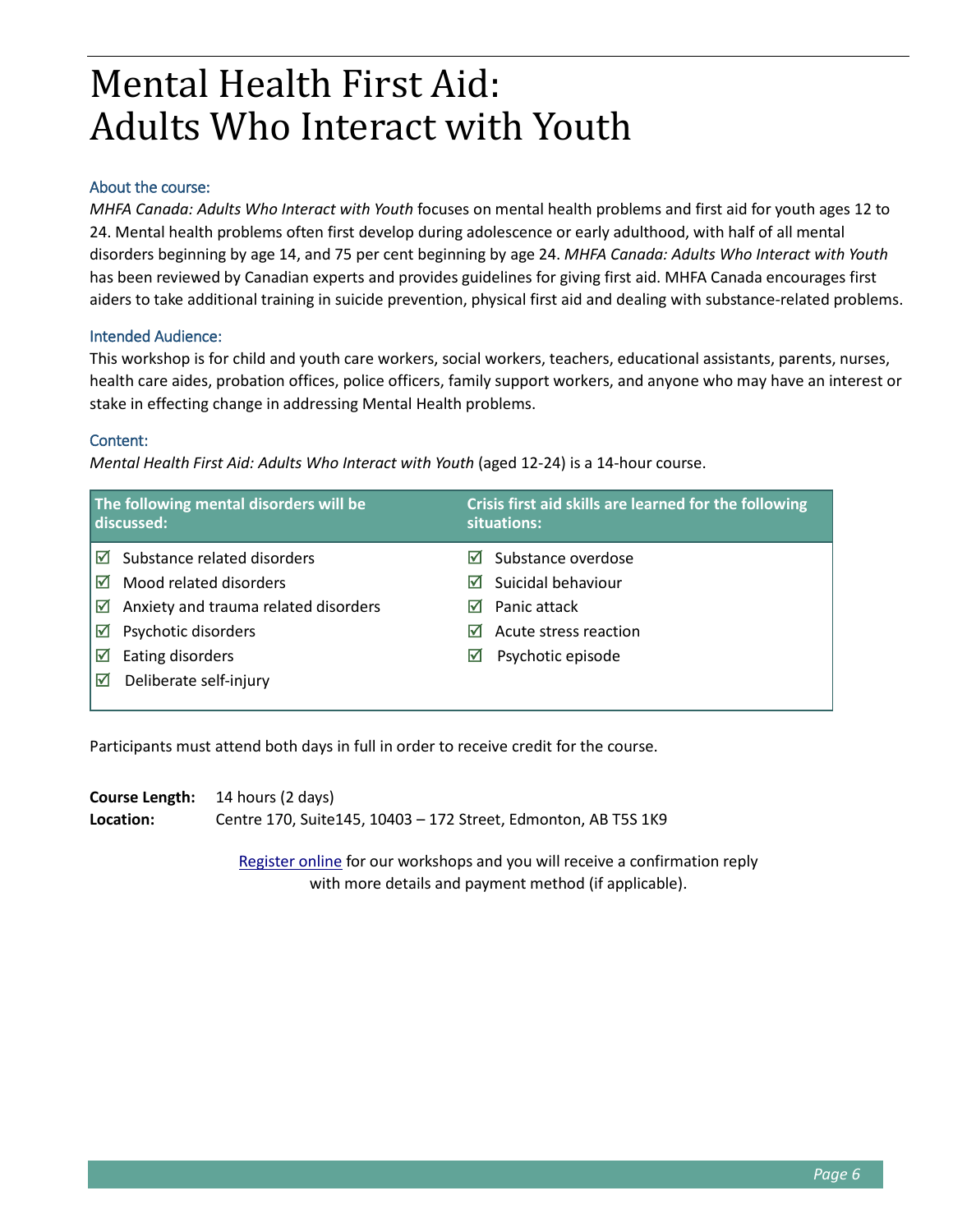## Mental Health First Aid: Basic

Mental health first aid (MHFA) is the help provided to a person developing a mental health problem or in a mental health crisis. The first aid is given until appropriate professional treatment is received or until the crisis is resolved.

### Intended Audience:

This workshop is for child and youth care workers, social workers, teachers, educational assistants, parents, nurses, health care aides, probation offices, police officers, family support workers, and anyone who may have an interest or stake in effecting change in addressing Mental Health problems.

### Content:

Mental Health First Aid Basic is a 12-hour course focused on adults interacting with adults in all environments.

|                   | The following mental disorders will be discussed:                                                                    |                                  | Crisis first aid skills are learned for the following<br>situations:                                   |
|-------------------|----------------------------------------------------------------------------------------------------------------------|----------------------------------|--------------------------------------------------------------------------------------------------------|
| ⊠<br>☑<br>।⊠<br>⊠ | Substance related disorders<br>Mood related disorders<br>Anxiety and trauma related disorders<br>Psychotic disorders | M<br>M<br>M<br>M<br>$\mathsf{M}$ | Substance overdose<br>Suicidal behaviour<br>Panic attack<br>Acute stress reaction<br>Psychotic episode |

Participants must attend both days in full in order to receive credit for the course.

**Course Length:** 12 hours (2 days) **Location:** Centre 170, Suite145, 10403 – 172 Street, Edmonton, AB T5S 1K9

> [Register online](http://upcs.org/services/professional-training-services/) for our workshops and you will receive a confirmation reply with more details and payment method (if applicable).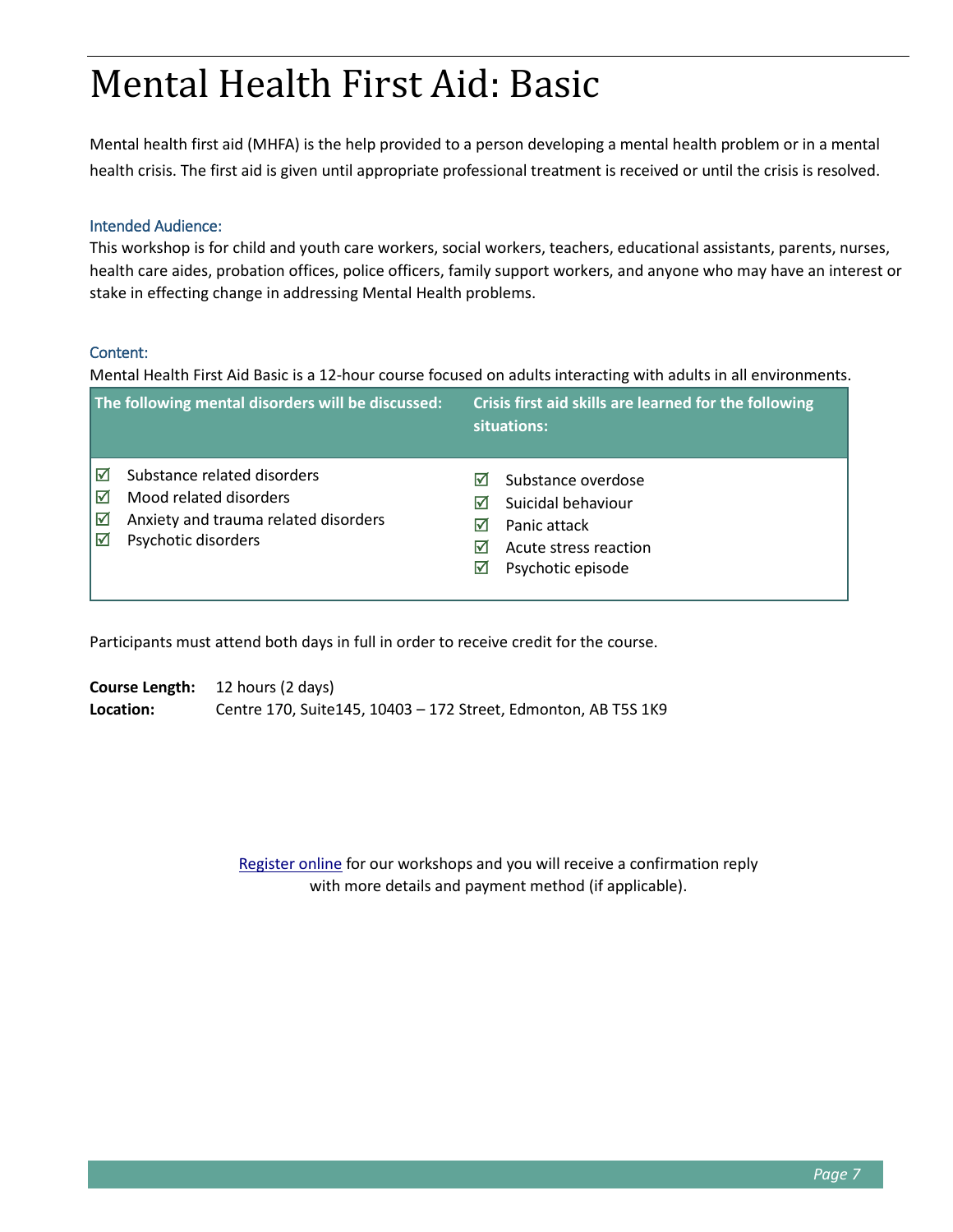### Our Presenters

**Nelson Presley**, B.A., is the Staff Training Coordinator for Unlimited Potential Community Services (UPCS). Nelson's experience includes a nearly 20 year career in law enforcement. Nelson has also worked as a Family Support Worker and crisis intervention specialist, working with families at risk. Prior to starting with UPCS, Nelson also spent two years working with Edmonton's chronically homeless population as part of a Housing First program. Nelson possesses a wealth of experience in adult education and is an accredited Problem Based Learning instructor with the Police Society for Problem Based Learning as well a certified tactical communications instructor with Verbal Edge International. Nelson holds instructor certifications with the Canadian Heart and Stroke Foundation as a First Aid Instructor, with Mental Health First Aid Canada in both MHFA basic and MHFA for Adults Who Interact with Youth and is also certified to facilitate a number of other workshops including Suicide Intervention.